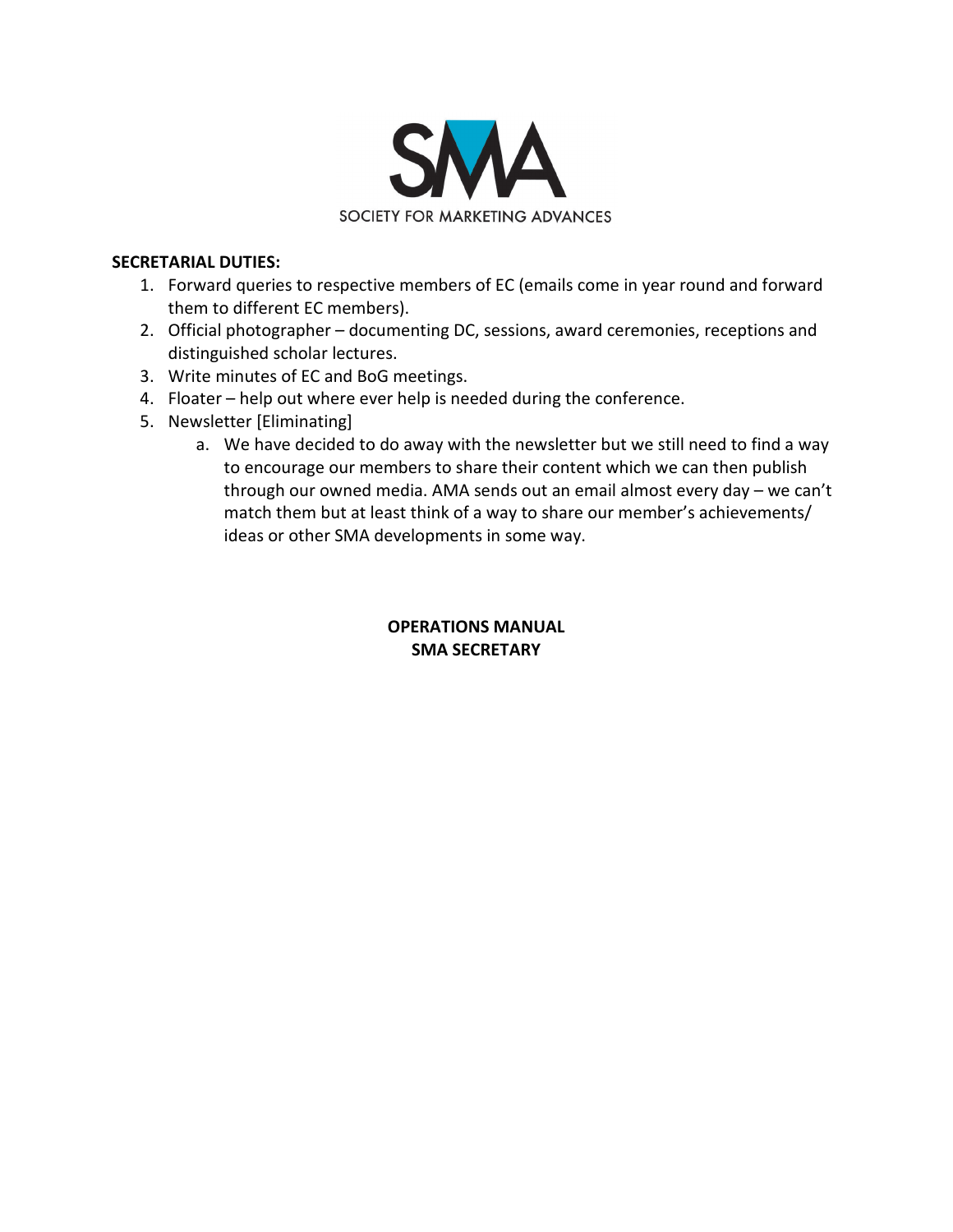## SOCIETY FOR MARKETING ADVANCES **OPERATIONS MANUAL SMA SECRETARY**

#### **TABLE OF CONTENT**

| <b>OFFICE OF THE SECRETARY</b> |                |
|--------------------------------|----------------|
|                                |                |
|                                | $\overline{3}$ |
|                                | $\overline{3}$ |
| <b>PREPARE MINUTES</b>         |                |
|                                | $\overline{4}$ |
|                                | $\overline{4}$ |
| <b>SMA NEWSLETTER</b>          |                |
|                                | 5              |
|                                | 5              |
|                                | 5              |
|                                | 5              |
|                                | 6              |
| <b>PHOTO HISTORIAN</b>         |                |
|                                |                |
|                                | 6              |
|                                | 6              |
|                                | 6              |
|                                | $\overline{7}$ |
| <b>CONFERENCE ACTIVITIES</b>   |                |
|                                | 7              |
| <b>EXHIBITS</b>                |                |
|                                | 8              |
|                                | 9              |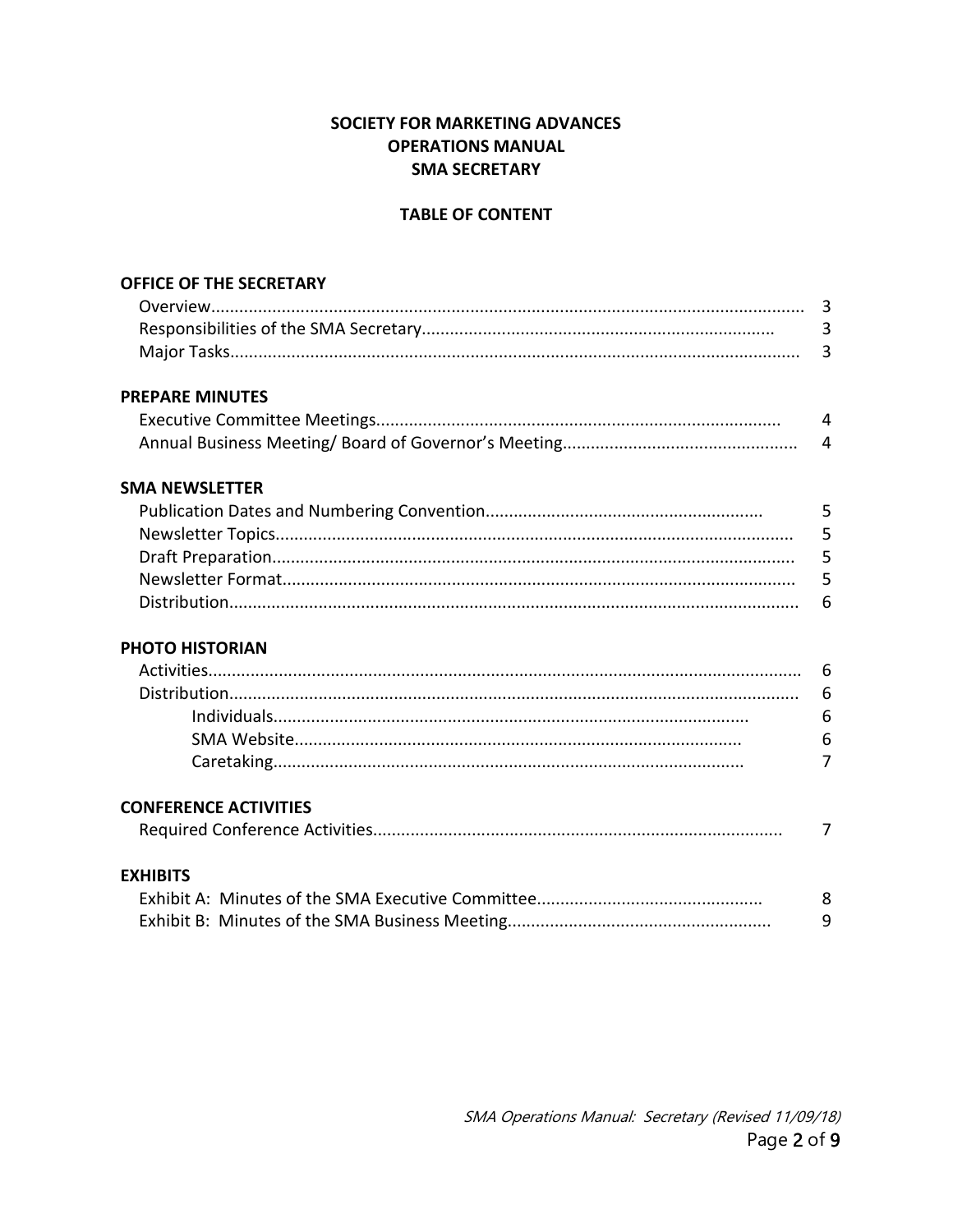## **OFFICE OF THE SECRETARY**

#### **OVERVIEW**

The SMA Secretary serves at the discretion of the SMA membership.

- Candidates for SMA Secretary are nominated by a nominating committee and elected by the SMA membership.
- The nominating committee is selected by the SMA Board of Governors  $(Bog)^1$  $(Bog)^1$  Chair from BoG members.
- **The Secretary serves for a term of two years, coming up for election in even years. The** term for all officers begins at the end of the business meeting held at the annual conference.
- $\blacksquare$  The Secretary is a voting member of the Executive Committee<sup>[2](#page-2-1)</sup>.

#### **RESPONSIBILITIES OF SMA SECRETARY**

- Execute the duties of SMA Secretary as prescribed in this Operation Manual.
- **Attend all meetings of the Executive Committee, Business, and BoG meetings.**
- Attend the Annual Conference, arriving on Tuesday before conference activities commence and leaving no earlier than Saturday, 3:00 pm.
- Attend all conference activities (Welcome Reception, Awards Luncheon, President's Reception).

#### **MAJOR TASKS**

The Secretary is responsible for three major tasks that assist in the operations of SMA.

- **Prepare Minutes: document meetings of Executive Committee meetings and Annual** Business meeting.
- **Develop and prepare bi-annual Newsletters.**
- Act as photo historian of the annual conference.
- **Participate in Annual Conference**

<span id="page-2-0"></span><sup>1</sup> The Board of Governors consist of 12 members, including 3 immediate Past Presidents, 3 SMA Distinguished Fellows, 3 SMA Members-at-Large, SMA Executive Director, SMA President, and SMA President-Elect. Refer to SMA Constitution and Bylaws for additional details.

<span id="page-2-1"></span><sup>&</sup>lt;sup>2</sup> The Executive Committee consist of 7 voting members: President, President-Elect, Secretary, Treasurer, Executive Director, Director of Electronic Communications, and Direct of Academic Placement Services. Refer to SMA Constitution and Bylaws for additional details.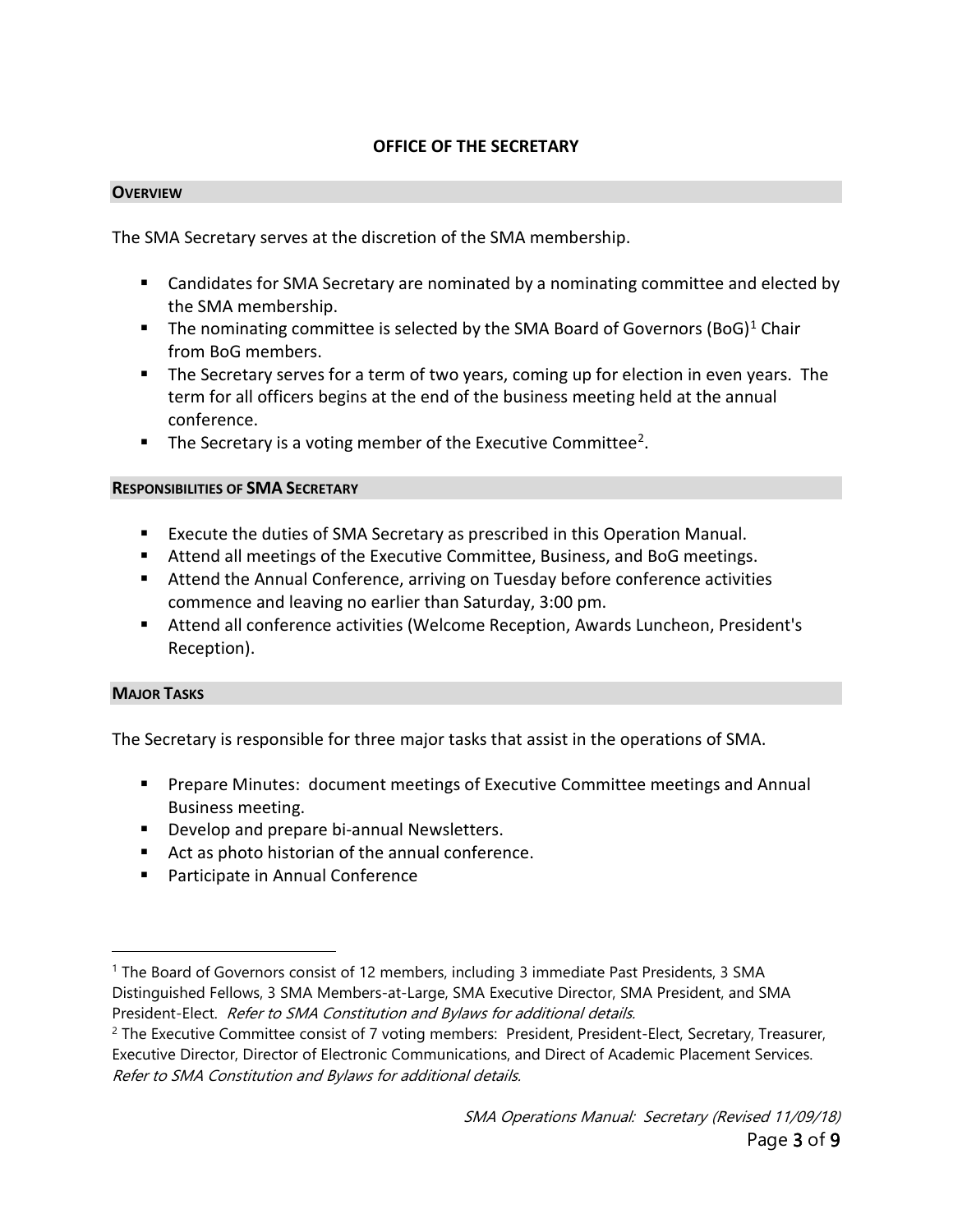#### **PREPARE MINUTES**

#### **Executive Committee Meetings**

The Secretary is charged with taking minutes at all Executive Committee (EC) meetings.

- The minutes are formalized using the format shown in Exhibit A and saved as a Microsoft Word document.
- **Minutes are to be circulated to all EC members (whether in attendance at the meeting** or not) within one-week of the meeting.
- **Officers have one-week to contact the Secretary with necessary modifications to the** minutes.
- If the minutes are modified, a corrected copy is circulated to EC members no later than three weeks from the meeting date.

The Secretary is the caretaker of the minutes of the EC.

- Electronic copies of the minutes must be retained in Microsoft Word format.
- **Deal** Christer Deaving the office of Secretary, the electronic copies of the minutes are sent to the incoming Secretary.

#### **Annual Business Meeting**

The Secretary is charged with taking minutes of the SMA Business Meeting held at the Annual Conference. This meeting is an informational meeting of the membership. Discussions that request action are forwarded to the EC or BoG for consideration.

- The minutes are formalized using the format shown in Exhibit B and saved as a Microsoft Word document.
- **Minutes are to be circulated to all EC members (whether in attendance at the meeting** or not) within one-week of the meeting.
- **Officers have one-week to contact the Secretary with necessary modifications to the** minutes.
- If the minutes are modified, a corrected copy is circulated to EC members no later than three weeks from the meeting date.

The Secretary is the caretaker of the minutes of the Annual Business Meeting.

- Electronic copies of the minutes must be retained in Microsoft Word format.
- **Deap The Set 20 Temma 1** Once leaving the sectronic copies of the minutes are sent to the incoming Secretary.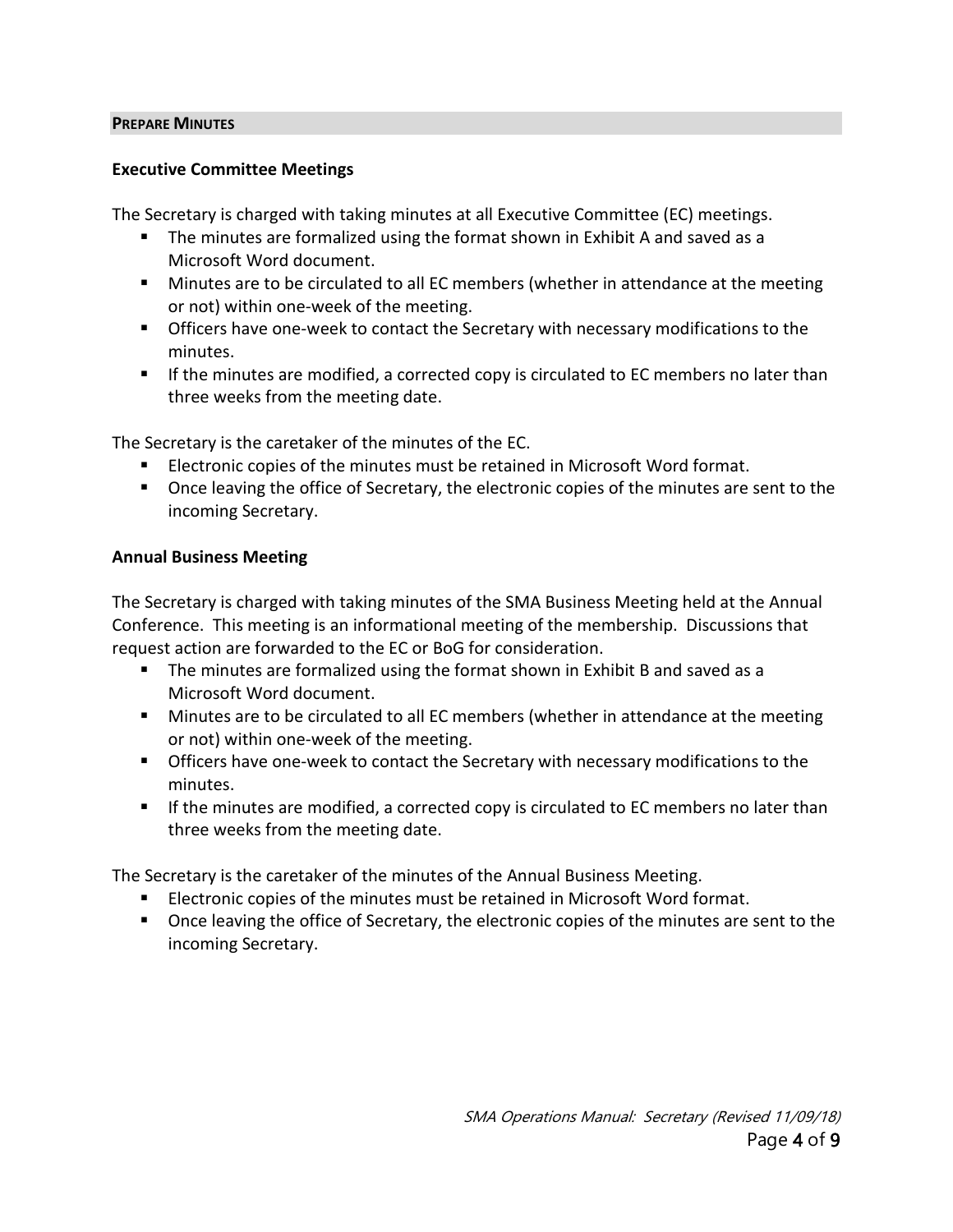#### **SMA NEWSLETTER**

The Secretary is charged with the preparation and circulation of SMA's bi-annual Newsletters.

#### **Publication Dates and Numbering Convention**

SMA Newsletters are published on **March 1st** (Spring issue) and **September 1st** (Fall issue) each year. Solicitation of information for the Newsletters should be solicited two months to six weeks prior to publication (January / July). The number convention is sequential using volume (roman numerals) and number  $(1 =$  Spring issue and  $2 =$  Fall issue).

> Spring 2018 = Volume XLII (42), Number 1 Fall 2018 = Volume XLII, Number 2 Spring 2019 = Volume XLIII (43), Number 1

#### **Newsletter Topics**

The context of the Newsletters consist of the following topics. Additional topics may be added as warranted.

| <b>Topics</b>                  | <b>Solicit From</b>              | <b>Method of Solicitation</b> |
|--------------------------------|----------------------------------|-------------------------------|
| <b>Message from the</b>        | <b>SMA President</b>             | Email                         |
| <b>President</b>               | <b>Charlene Davis</b>            | Cdavis2@trinity.edu           |
| <b>Officers' Reports</b>       | Treasure                         |                               |
|                                | <b>Executive Director</b><br>п   |                               |
|                                | Director of Academic             | Email                         |
|                                | Placement                        |                               |
|                                | Director of Electronic<br>٠      |                               |
|                                | Communications                   |                               |
|                                | <b>Proceedings Editor</b><br>٠   |                               |
| <b>Board of Governors</b>      | BoG Chair, Diane Edmondson       | Email                         |
| <b>Conference Update</b>       | President-Elect - vacant         | Email                         |
| <b>Journal Updates</b>         | Karen Flanerty, Editor of JMTP   | Email                         |
|                                | <b>Barbara Ross Wooldridge -</b> |                               |
|                                | incoming Editor of MER (end of   |                               |
|                                | $11/18$ ) -                      |                               |
| <b>Voice of the Membership</b> | <b>Active SMA members</b>        | Bulk email to members;        |
|                                |                                  | send request to Director of   |
|                                |                                  | Electronic                    |
|                                |                                  | <b>Communications (DEC)</b>   |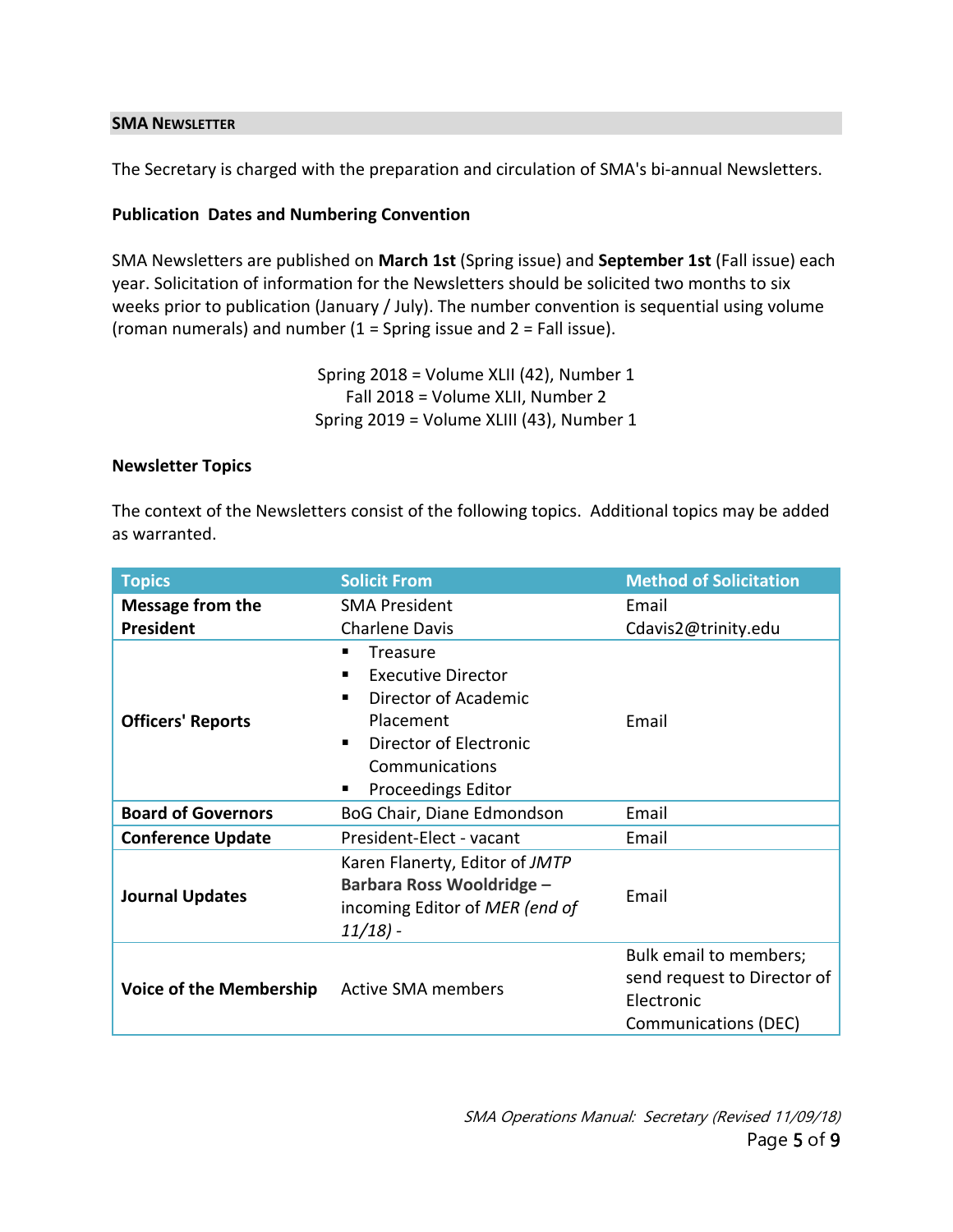## **Draft Preparation**

A draft of the Newsletter is delivered via email to the EC three weeks prior to publication (February 7th and August 7th). EC members have one week to submit changes/modifications to the Secretary.

## **Newsletter Format**

Any publication software may be used to produce the Newsletters. Microsoft Publisher works well. Go to http://www.marketingadvances.org/?page=A9 to view recent publications. These recent publications are examples of the expectations of the context and presentation of the SMA Newsletters.

# **Distribution**

An electronic copy of the Newsletter in pdf format is delivered to the SMA membership by the DEC. Email a copy of the Newsletter to the DEC by the date of publication (**March 1st / September 1st**). The DEC is responsible for distributing the Newsletter via email and posting a copy to the SMA Website.

## **PHOTO HISTORIAN**

The Secretary is charged with preserving the history of SMA Annual Conferences through photographs. Typically, the Secretary uses his/her camera to take pictures at the conference.

## **Activities**

Secretary is responsible for taking photos at the following events.

- Doctoral Consortium (DC)
	- $\checkmark$  Photos of the DC students and DC Chair(s)
	- Make arrangement for photo opt with DC Chair **two months before conference**. The DC schedule is on a strict schedule, so it is necessary to involve the DC Chair, so photo opts can be scheduled.
	- $\checkmark$  Keep a diary of the name of DC students
- Welcome Reception
	- $\checkmark$  Photos of members at reception (diary of names not necessary)
- Awards Luncheon
	- $\checkmark$  Photos of all Award Winners (requires diary of names)
	- $\checkmark$  General pictures of Podium speakers and membership (diary of names not necessary)
- **President's Reception** 
	- $\checkmark$  Photos of members at reception (diary of names not necessary)

SMA Operations Manual: Secretary (Revised 11/09/18)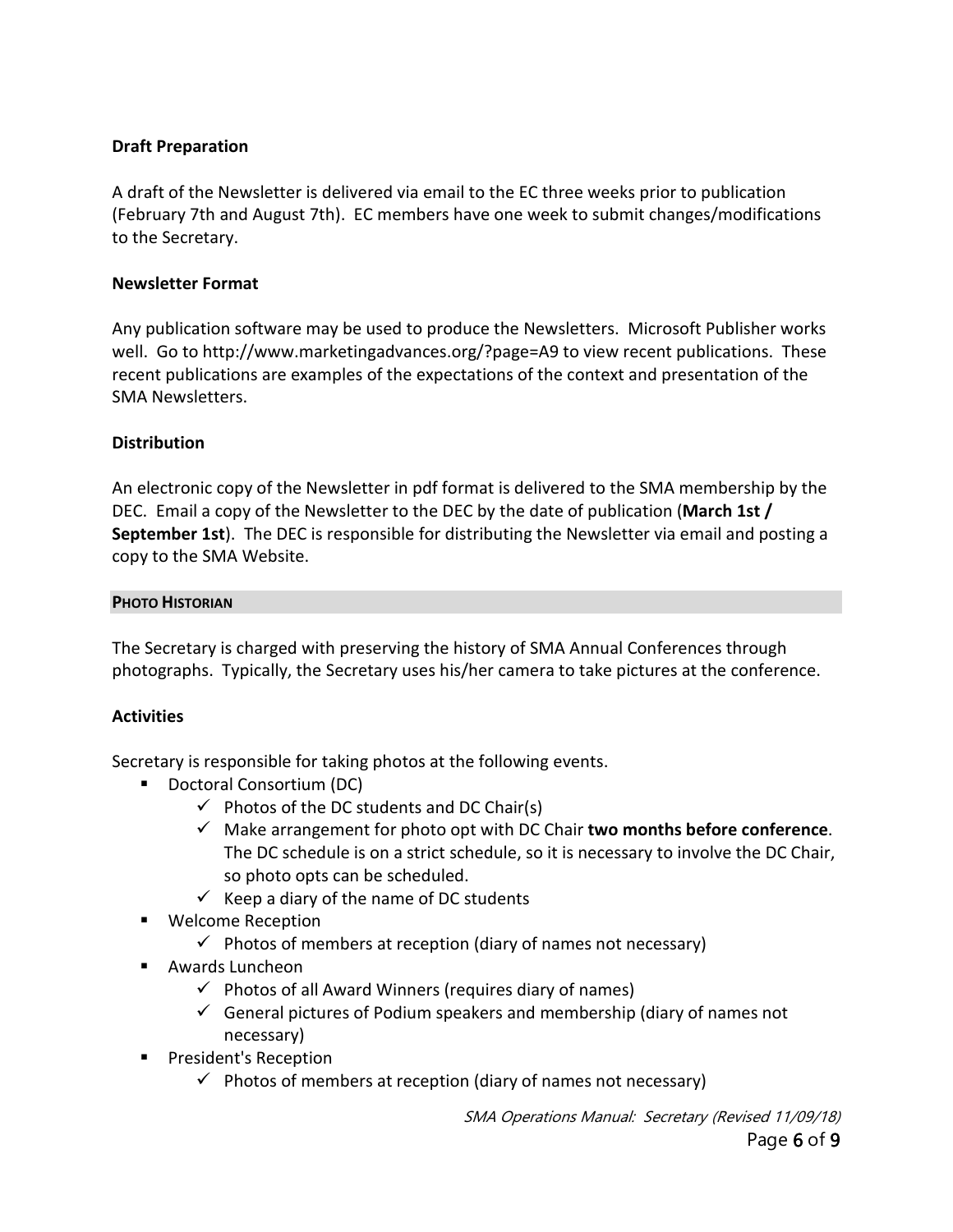- Distinguished Scholar Lecture
	- $\checkmark$  Photo of scholar delivering lecture

In addition to the recurring events shown above, the Secretary is responsible for taking photos of other activities, includes some session presentations, at the Annual Conference.

## **Distribution**

## *Individuals*

Individual members/conference attendees may request a copy of the photos taken at conference. It is the Secretary's responsible to respond to those requests.

## *SMA Website*

A file of all images (photos) must be sent to the DEC by January 1st. The DEC is responsible for posting the photo gallery to the SMA website.

# *Caretaking*

The Secretary is responsible for maintaining an electronic copy of all SMA photos. When leaving office, these photos are passed along to the incoming Secretary.

## **CONFERENCE ACTIVITIES**

# **Required Conference Activities**

All EC members are expected to "pitch-in" at the Annual Conference. Activities tackled as a group include, but not limited to:

- Setting-up and breaking-down equipment (projectors and screens)
- **Packing equipment for shipment**
- Relieve the Director of Academic Placement Services for lunch and breaks
- Relieve the Treasurer at the Registration Desk for lunch and breaks
- Be available in the Registration area during morning and afternoon breaks to greet and assist members (if necessary)
- Introduce yourself, greet, and express appreciation to session chairs at the beginning of sessions
- **Solicit suggestions and participation from members during conference (report back to** EC)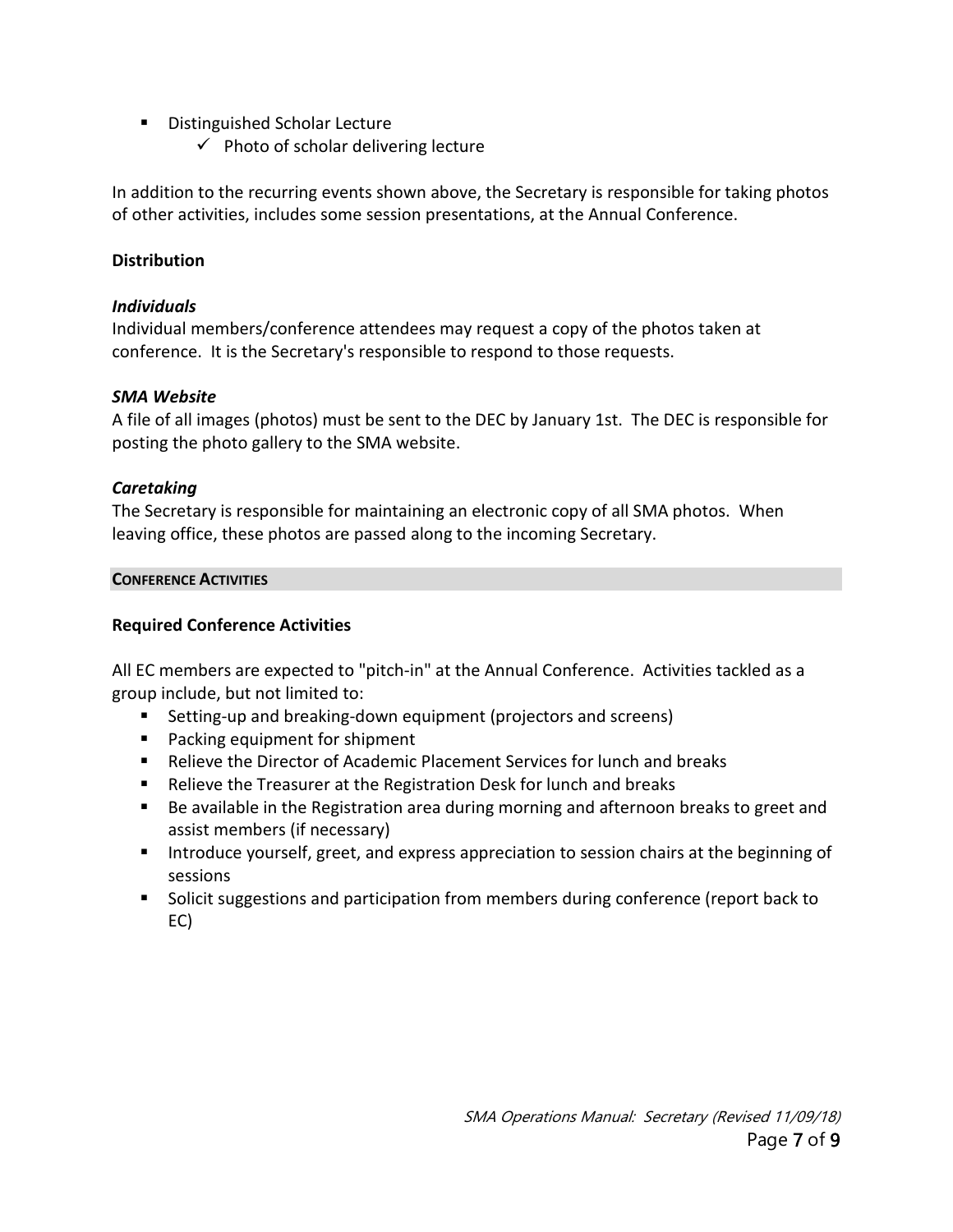#### **EXHIBIT A**

## **MINUTES OF THE executive committee meeting OF SOCIETY FOR MARKETING ADVANCES, INC.**

The annual meeting of the SMA Executive Committee of the above referenced corporation was held on [**Day of Week**], [**Month/Day/Year**] at [**time**] EST [**at physical location, City, State OR by teleconferencing, phone number**].

Present were:

**Name, Position**

Name, President [or other officer if authorized by President), called the meeting to order at [**time**].

#### **Discussions**

[Matters discussed without action of the EC (e.g., report from officers)]

\_\_\_\_\_\_\_\_\_\_\_\_\_\_\_\_\_\_\_\_\_\_\_\_\_\_\_\_\_\_\_\_\_\_\_\_\_\_\_\_\_\_\_\_\_\_\_\_\_\_\_\_\_\_\_

#### **Actions Taken**

**[**Narrative]

Being no further business to come before the Executive Committee, the meeting was adjourned at [**time**].

Name, Secretary